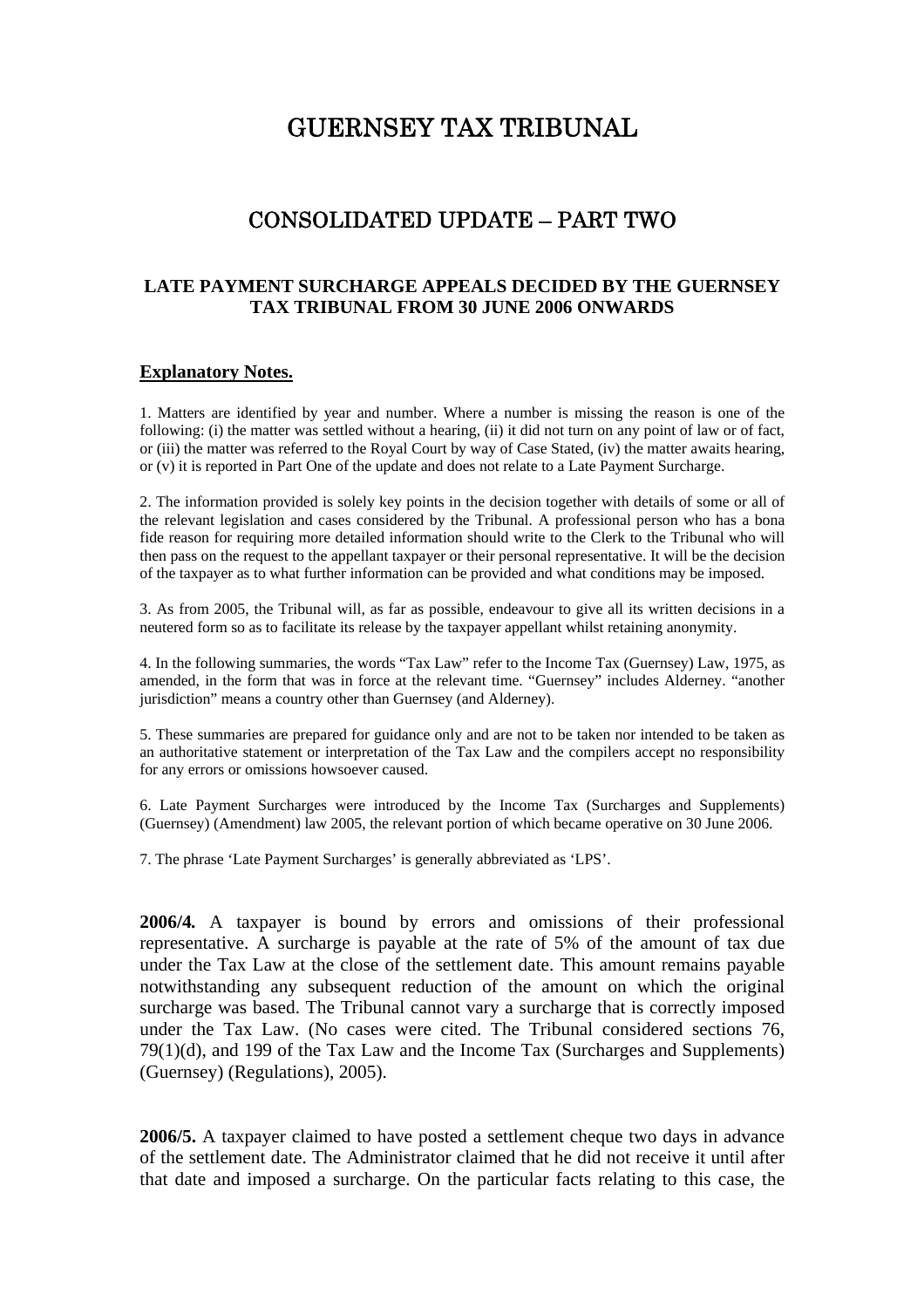Tribunal allowed the appeal. The Tribunal observed that although it was the duty of the taxpayer to pay on time, a taxpayer was entitled to rely upon the postal system. The Tribunal made recommendations to the Administrator as to steps that he might take to avoid similar problems in the future. (No cases were cited. The Tribunal considered sections 76 and 199 of the Tax Law, section 11 of the Interpretation (Guernsey) Law 1948, and section 116 of the Companies (Guernsey) Law, 1994).

**2006/6.** A taxpayer is liable to a surcharge under section 199 of the Tax Law if the Administrator does not receive payment by the settlement date, in this case 30 June 2006. Although the Administrator did not impose surcharges on any payment received on 03 July 2006, he was not acting in a discriminatory way by imposing surcharges on payments received after that date. Under section 76 of the Tax Law, an allegation of discrimination against a taxpayer who paid after that date is not a ground of appeal against the imposition of a surcharge. The Tribunal recommended that taxpayers organise their affairs so as to ensure that payments are received by the Administrator on or before the settlement date. (No cases were cited).

**2006/10.** A Taxpayer overlooked payment due on 30 June 2006 because of family matters and the Administrator imposed a LPS. The amounts of the assessment and surcharge were not in dispute. The Taxpayer, who paid on the first reasonable opportunity and had a good payment record, asked for these matters to be taken into consideration. The Tribunal considered section 76 of the Tax Law and held that it had no power to do this and dismissed the appeal. It made recommendations to the Administrator that the wording of the Statements of Account should stress that no reminders will be sent and that a LPS may be imposed. (No cases were cited).

**2006/12.** By a majority of 5-2 the Tribunal found that the wording on the Notices of Assessment and Statements of Account sent to the Taxpayer were not so ambiguous as to permit him not to pay an amount shown as due on 30 June. The Administrator must agree expressly to any deferment of payment. (Section 199(10&11) of the Tax Law considered). The Tribunal made suggestions to the Administrator concerning the wording of documents sent to Taxpayers. (No cases cited).

**2006/21.** An alleged failure of the Administrator to give advance notice of changes in the Tax Law is not a valid ground of appeal under Section 76. The Tribunal's powers are only those given to it by law. The Tribunal observed that there is no requirement for the Administrator, or the States of Guernsey, to give publicity to changes in its revenue or any other law. This may be inconvenient for taxpayers, for the public at large, or for non-residents, but is a fact of life. (No cases cited).

**2006/23.** A Taxpayer who fails to appeal against an assessment, (whether final, estimated, provisional or otherwise), and/or fails to ask for and obtain express agreement for deferred payment must pay a late payment surcharge on the full amount of tax payable but unpaid on the due date. (No cases cited).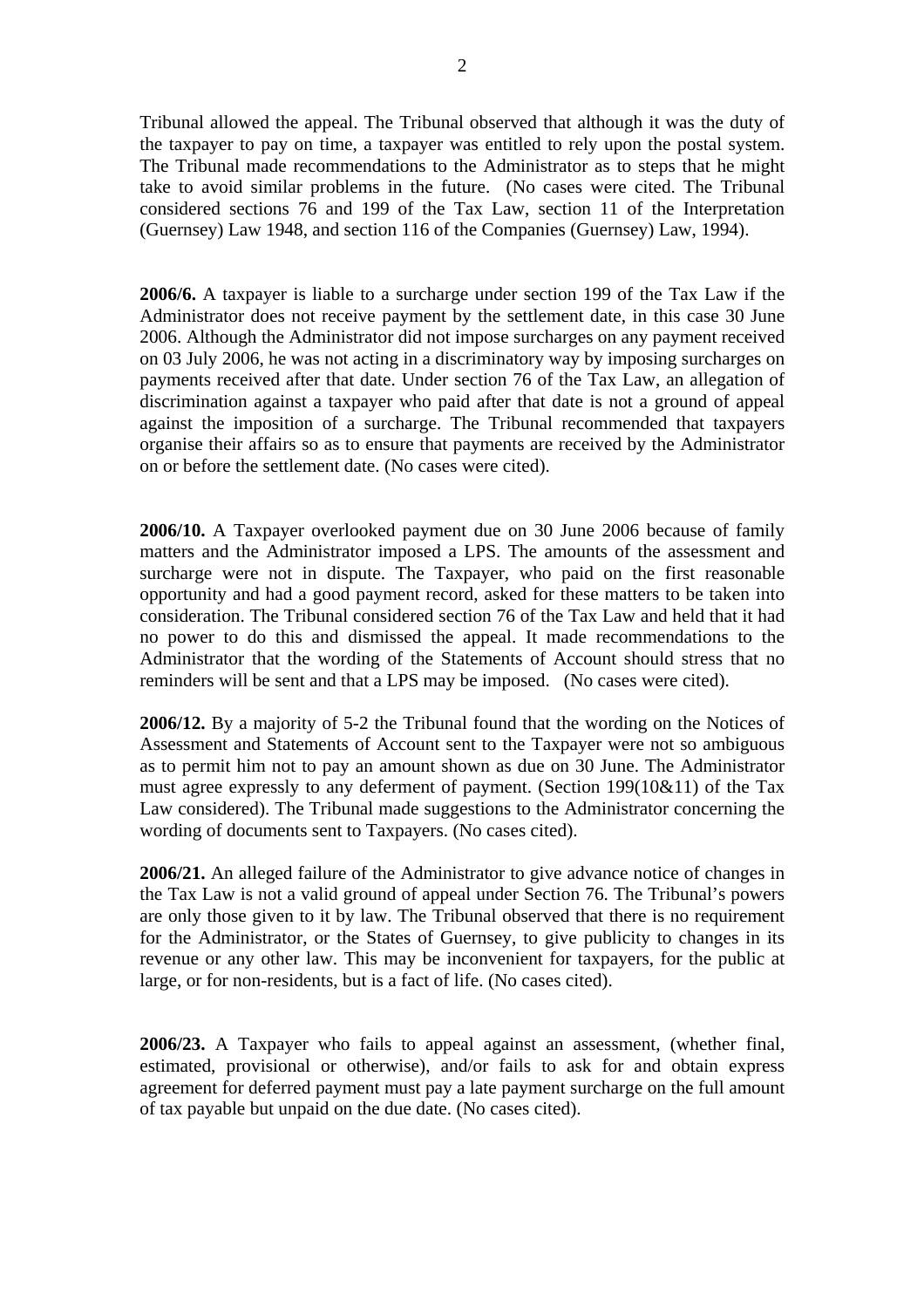**2006/28.** The due date for an assessment made before 10 June is 30 June. (Section  $81(1)(a)$  of the Tax law). A Taxpayer does not have 30 days within which to make a payment in respect of an assessment issued on 09 June. (No cases cited).

# **Extract from Decisions on Late Payment Surcharge Appeals.**

## **The following extract is taken from a text common to many of the latest decisions made by the Tribunal concerning LPS appeals.**

"3. The Income Tax (Guernsey) Law, 1975, as amended (the "Tax Law") contains specific provisions concerning appeals. Section 76 of the Tax Law states that a taxpayer 'shall be entitled to appeal to the appropriate body by giving the Administrator notice in writing (stating the grounds of appeal) within 30 days of the date of the notice of assessment…..etc.'. By section 80A(b) of the Tax Law, the appropriate body in this appeal is this Tribunal because the Taxpayer had delivered returns for the Years of Charge in question.

4. Section 76 of the Tax law has the proviso that the appropriate body, in this case this Tribunal, *may* admit an appeal if it is *satisfied* that owing to absence, sickness or other reasonable cause a person has been *prevented* from giving the [notice within 30 days]. (Italics added).

5. The Tribunal refers to the three italicised words. Firstly, the word 'may' denotes that the Tribunal is not obliged to admit a late appeal. It has discretion whether or not to do so. Secondly, the word 'satisfied' means that the Tribunal must be satisfied on balance of probabilities that absence, sickness or other reasonable cause was such as prevented the notice being within time. The third word 'prevented' means that absence, sickness, or other reasonable cause was something that went beyond mere inconvenience but was active in preventing the notice being within time.

6. Section 199(1) of the Tax Law makes a person liable to a surcharge if any amount due from him under the Tax Law (including for the avoidance of doubt, any penalty) is not paid on or before the settlement date. Section 199(2) defines the settlement date as the date on or before which the amount in question is payable. We shall refer to such a surcharge as a "Late Payment Surcharge" ("LPS").

7. The powers of the Tribunal to set aside or vary a LPS are severely limited by statute. Proviso (a) in Section 76 of the Tax Law states that the only grounds of appeal against a LPS are that-

- a. the surcharge or additional surcharge is not payable,
- b. the surcharge or additional surcharge has been miscalculated, or
- c. (there has been an unreasonable delay on the part of the Administrator in making an assessment).

This third proviso is not applicable to this appeal.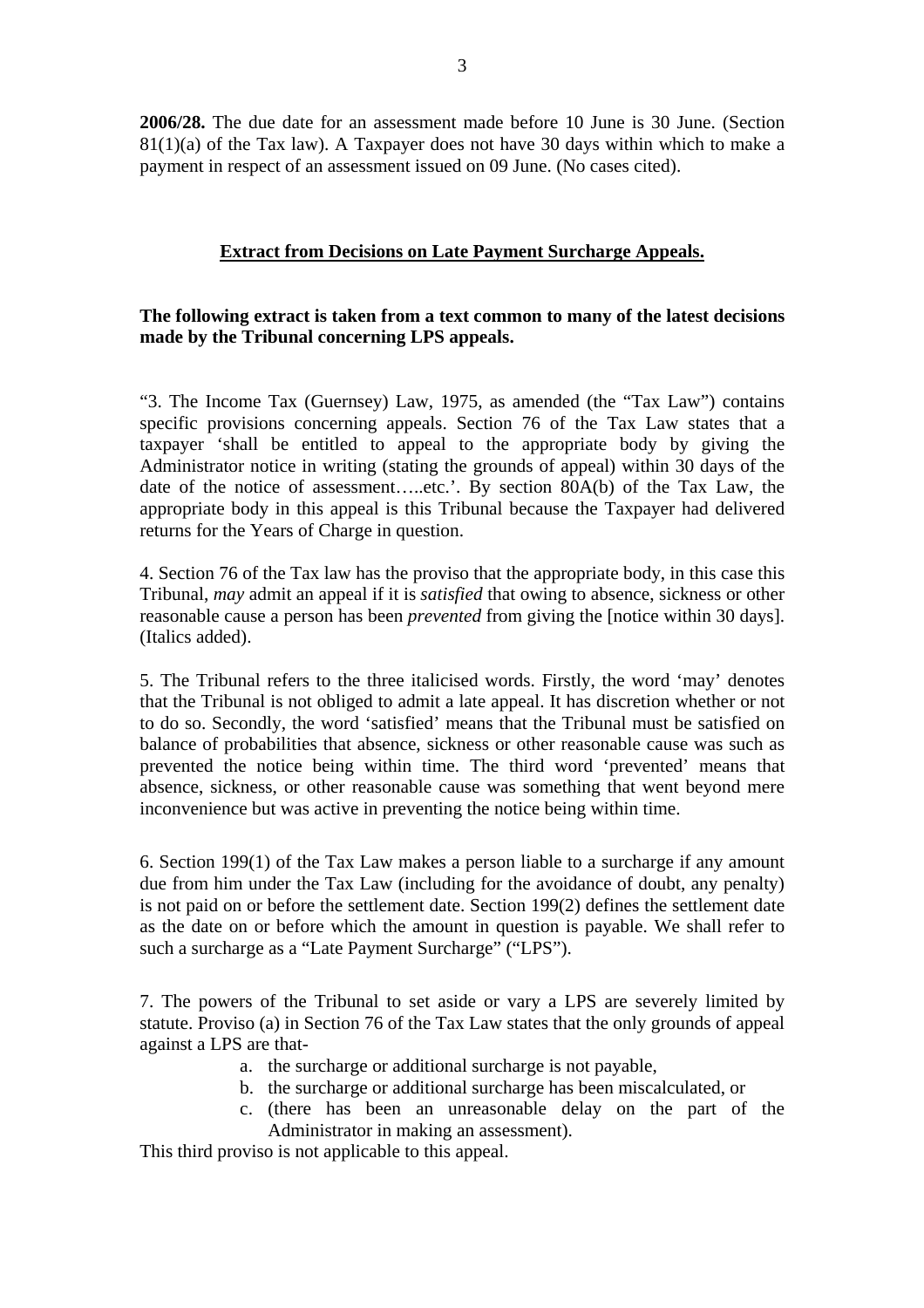8. Section 199(11) makes clear that the original LPS becomes payable notwithstanding any subsequent reduction of the amount on which the original surcharge was based. The Tribunal interprets the subsection as referring to a sum in dispute or due under an estimated assessment.

9. Further, lodging an appeal against an assessment does not have the effect of annulling a LPS. Section 199(10) states that any forbearance or failure of the Administrator to enforce payment does not affect the settlement date unless the Administrator has expressly agreed that the amount due may remain unpaid. The Tribunal interprets this subsection as meaning that a sum due must be paid on or before the settlement date unless the Taxpayer has asked for and the Administrator expressly agreed that collection be postponed.

10. The above provisions of the Tax Law may sometimes appear as unfair or harsh, but this Tribunal must apply the law as it stands and has no discretion to alleviate a difficult personal situation unless the Law so allows. The changes in the Tax Law that brought about late payment surcharges being applied equally to all taxpayers rather than on a case by case basis were as a result of a decision of the legislature and it is not for this Tribunal to question that decision."

# **Matters considered during the first half of 2007.**

#### **Failure to pursue an appeal.**

There have been a number of instances when taxpayers have lodged an appeal against a LPS but have failed either to send in documentation or attend the hearing. The Tribunal has commented in the following terms when dismissing such appeals:

"This Tribunal, appointed by and subject to the Royal Court, is totally independent from the Income Tax Authority. It does not have access to the taxpayer's file held by the Income Tax Authority. Its function is to do justice between a taxpayer and the Authority. It is placed in a difficult position when a taxpayer lodges an appeal against a late payment surcharge and fails to follow it up. The Clerk to the Tribunal provides a taxpayer with details as to what must be done to prepare for the appeal. In this case, the taxpayer has not provided any documents, nor given any reason for wishing to appeal, nor attended at the time notified for the appeal, nor indeed made any contact with the Tribunal. In these circumstances all that the Tribunal can do is to accept the evidence of the Administrator that the taxpayer was sent a statement of account requiring the payment of a sum by a certain date (the settlement date), and that the sum was not so paid. These details are shown on the Notice of Surcharge. The Taxpayer received this Notice because without it the taxpayer would not have lodged an appeal. In the absence of manifest error on the part of the Administrator in the preparation of the surcharge Notice, which the Tribunal was satisfied was not present in this case, the Tribunal has no option other than to dismiss the appeal."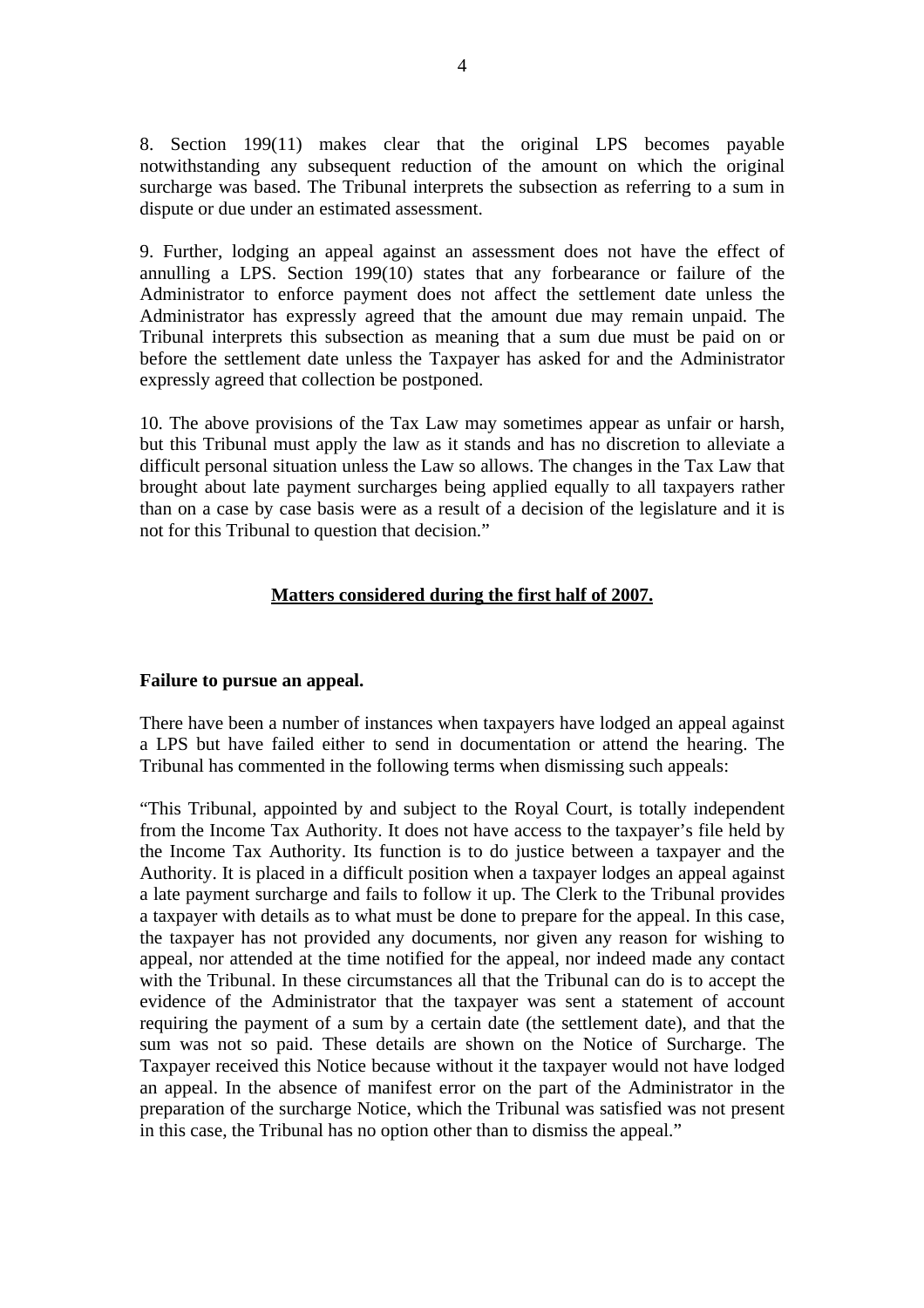#### **Appeal 2007/5. Invalid grounds of appeal.**

The taxpayer appeared in person and argued five grounds for appeal:

The taxpayer had a good record of paying tax due.

The Administrator had a duty to publish details of changed procedures for payment.

The taxpayer's accountants had already lodged an appeal against an estimated assessment in respect of which payment was made late.

The Administrator had not agreed an amended assessment prior to the due date. The taxpayer had a credit balance at the end of 2005.

In dismissing the appeal, the Tribunal noted that alleged absence of information about changes is not a valid ground for appeal. The lodging of an appeal against an estimated assessment does not suspend a surcharge unless the Administrator has expressly agreed to suspend collection of the relevant tax. The existence of a previous credit balance does not remove the obligation to pay tax by the due date.

## **Appeal 2007/7 –FULL TEXT OF NEUTERED DECISION. The Tax Law does not permit the Tribunal to take a Taxpayer's personal difficulties into account.**

"The Taxpayer did not attend but the Tribunal has before it a letter from the Taxpayer dated xx.yy.zz. In it, the Taxpayer claimed a good payment record and drew attention to personal difficulties.

Section 199(1) of the Tax Law makes a person liable to a surcharge if any amount due from him under the Tax Law (including for the avoidance of doubt, any penalty) is not paid on or before the settlement date. Section 199(2) defines the settlement date as the date on or before which the amount in question is payable. We shall refer to such a surcharge as a "Late Payment Surcharge" ("LPS").

The powers of the Tribunal to set aside or vary a LPS are severely limited by statute. Proviso (a) in Section 76 of the Tax Law states that the only grounds of appeal against a LPS are that-

- (i) the surcharge or additional surcharge is not payable,
- (ii) the surcharge or additional surcharge has been miscalculated, or
- (iii) (there has been an unreasonable delay on the part of the Administrator in making an assessment).

This third proviso is not applicable to this appeal.

Section 199(11) makes clear that the original LPS becomes payable notwithstanding any subsequent reduction of the amount on which the original surcharge was based. The Tribunal interprets the subsection as referring to a sum in dispute or due under an estimated assessment.

Further, lodging an appeal against an assessment does not have the effect of annulling a LPS. Section 199(10) states that any forbearance or failure of the Administrator to enforce payment does not affect the settlement date unless the Administrator has expressly agreed that the amount due may remain unpaid. The Tribunal interprets this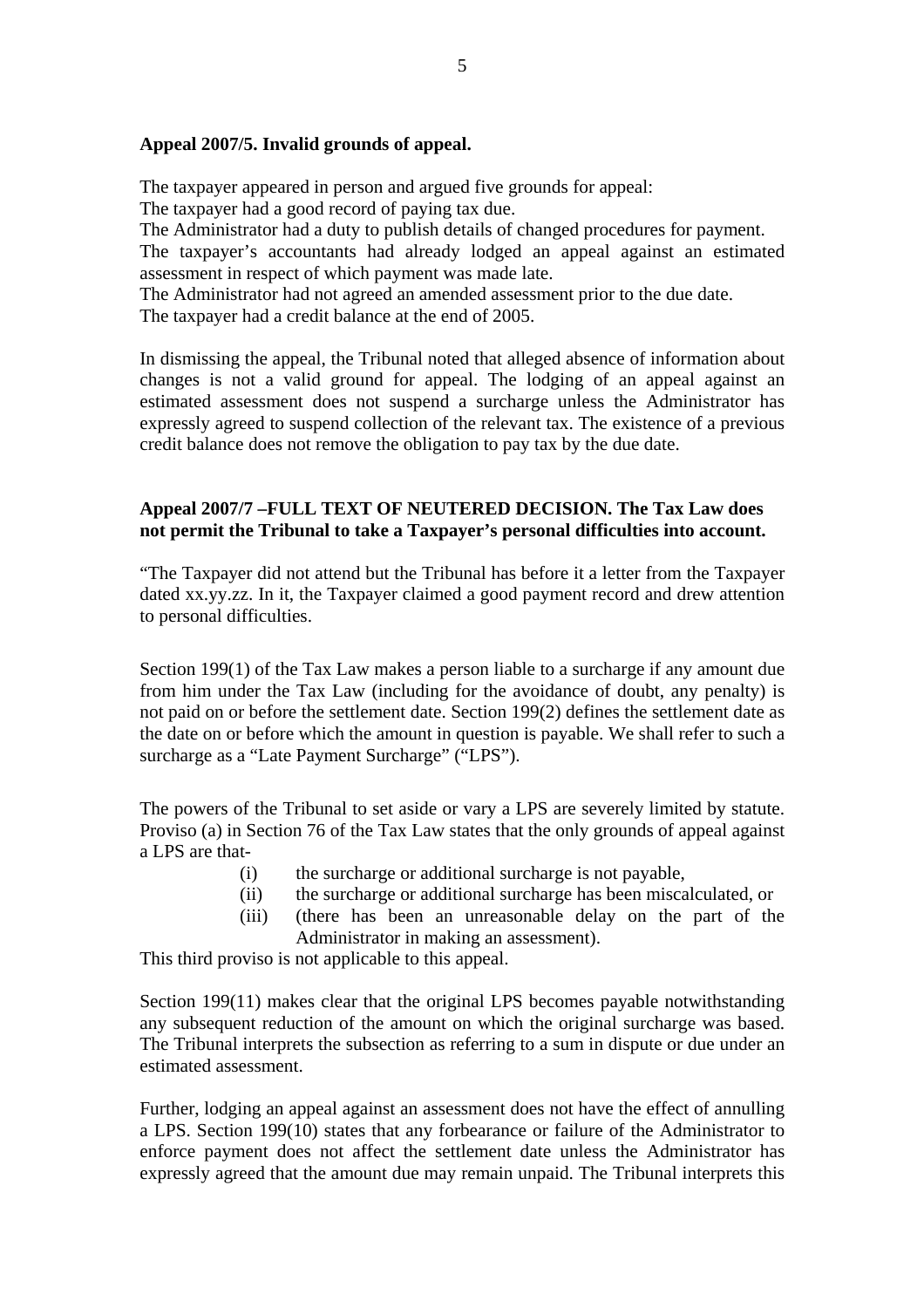subsection as meaning that a sum due must be paid on or before the settlement date unless the Taxpayer has asked for and the Administrator expressly agreed that collection be postponed.

The above provisions of the Tax Law may sometimes appear as unfair or harsh, but this Tribunal must apply the law as it stands and has no discretion to alleviate a difficult personal situation unless the Law so allows. The changes in the Tax Law that brought about late payment surcharges being applied equally to all taxpayers rather than on a case by case basis were as a result of a decision of the legislature and it is not for this Tribunal to question that decision."

Under the circumstances the Tribunal cannot do other than confirm the surcharge imposed by the Administrator by Notice dated uu.vv.ww.

By section 199(8) of the Income Tax Law, a surcharge becomes payable 30 days after the settlement date and may be recovered as a civil debt. There is not any provision in the Law for the Administrator to suspend collection of a surcharge pending appeal. It follows that the surcharge is and remains due for payment."

## **2007/14. Arrangement between the Administrator and GSCCA in respect of ETI deductions. Interpretation of section 81A(3) of the Tax Law.**

The taxpayer received income both from employment and other sources. The former was subject to ETI deductions. The Administrator issued a transaction record that showed two interim assessments for the current year of charge and a final assessment in respect of the previous year. The statement of account showed a credit balance in favour of the taxpayer. The statement of tax due that accompanied this statement noted that tax paid under the ETI scheme had been ignored in arriving at the payments due. The credit balance was the difference between the tax paid under the ETI scheme and the tax noted as due.

The Administrator referred to an agreement made with the Guernsey Society of Chartered and Certified Accountants ("GSCCA") that interim assessments would not include income, which had tax deducted at source, such as employment income subject to the ETI scheme. The purpose of this was to simplify administration both for his office and for accountants and taxpayers. The Administrator accepted that whilst this had no different result on the amount of tax due in June and December than would have been the case if the taxpayer's full income had been included in the assessment, this practice was not in accordance with section 81A(3) of the Tax Law. He conceded that the Tribunal may be bound to uphold the appeal.

The Tribunal sympathised with the Administrator's position of trying to simplify his administration and observed that, prior to the introduction of the 2006 LPS regulations, the arrangement with GSCCA had only penalised late payment in exceptional circumstances. Nevertheless the plain wording of section 81A(3) of the Tax Law meant that tax deducted under the ETI scheme could be applied towards any tax charged or chargeable. The Taxpayer's appeal was allowed and the surcharge annulled.